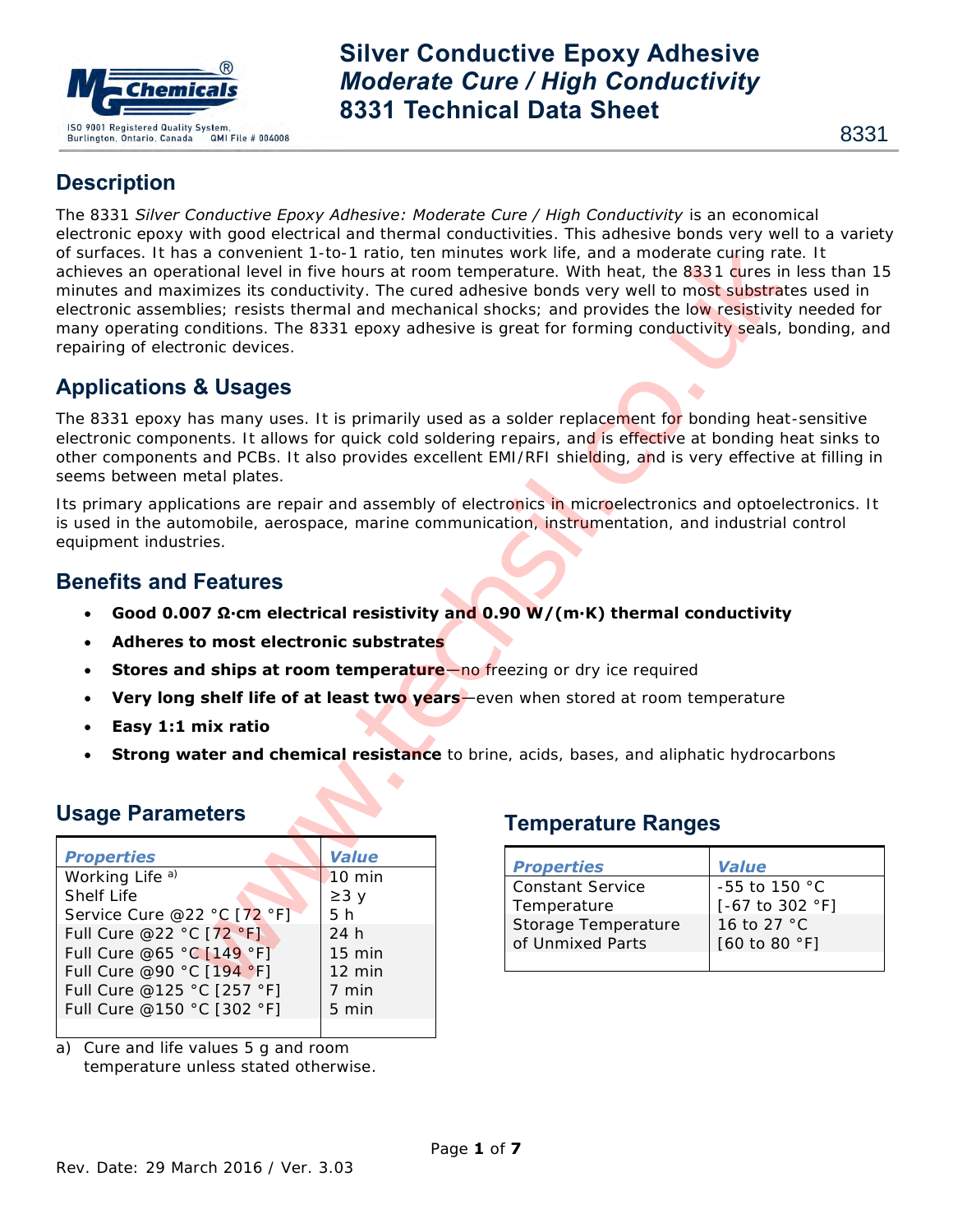

8331

# **Properties of Cured 8331**

| <b>Physical Properties</b>                                                                                                    | <b>Method</b>            | Value <sup>a)</sup>                                                                         |  |  |  |
|-------------------------------------------------------------------------------------------------------------------------------|--------------------------|---------------------------------------------------------------------------------------------|--|--|--|
| Color                                                                                                                         | Visual                   | Silver Grey                                                                                 |  |  |  |
| Density @26 °C [79 °F]                                                                                                        | <b>ASTM D 1475</b>       | $2.44$ g/mL                                                                                 |  |  |  |
| Hardness                                                                                                                      | Shore D durometer        | <b>70D</b>                                                                                  |  |  |  |
| Tensile Strength                                                                                                              | ASTM D 638               | $6.28$ N/mm <sup>2</sup><br>[911 lb/in <sup>2</sup> ]                                       |  |  |  |
| Elongation                                                                                                                    |                          | 0.3%                                                                                        |  |  |  |
| Compressive Strength                                                                                                          | ASTM D 695               | $13$ N/mm <sup>2</sup><br>[1 900 lb/in <sup>2</sup> ]                                       |  |  |  |
| Shear Strength                                                                                                                | ASTM D 732               | 1.6 $N/mm^2$<br>[230 lb/in <sup>2</sup> ]                                                   |  |  |  |
| Lap Shear Strength (Aluminum 5052)                                                                                            | <b>ASTM D 1002</b>       | 8.0 N/mm <sup>2</sup><br>[1 200 lb/in <sup>2</sup> ]                                        |  |  |  |
| Izod Impact <sup>b)</sup>                                                                                                     | ASTM D 256               | $1.7$ kJ/m <sup>2</sup><br>$[0.80 \text{ ft} \cdot \text{lb/in}]$<br>$17$ N/mm <sup>2</sup> |  |  |  |
| Flexural Strength<br>Water Absorption                                                                                         | ASTM D 790<br>ASTM D 570 | [2 500 lb/in <sup>2</sup> ]<br>0.04%                                                        |  |  |  |
| Outgassing (Total Mass Loss) @ 24 h                                                                                           | ASTM E 595               | 6.27%                                                                                       |  |  |  |
| Water Vapor Release (WVR)                                                                                                     |                          | 0.09%                                                                                       |  |  |  |
| Collectable Volatile Condensable Material                                                                                     |                          | 0.16%                                                                                       |  |  |  |
| Solderable                                                                                                                    |                          | <b>No</b>                                                                                   |  |  |  |
|                                                                                                                               |                          |                                                                                             |  |  |  |
| <b>Electric Properties</b>                                                                                                    | <b>Method</b>            | <b>Value</b>                                                                                |  |  |  |
| Volume Resistivity <sup>c)</sup>                                                                                              | Method 5011.5            | $0.007$ $\Omega$ ·cm                                                                        |  |  |  |
|                                                                                                                               | in MIL-STD-883H          |                                                                                             |  |  |  |
| <b>Thermal Properties</b>                                                                                                     | <b>Method</b>            | <b>Value</b>                                                                                |  |  |  |
| Thermal Conductivity @25 °C [77 °F]                                                                                           | <b>ASTM E 1461</b>       | $0.903 W/(m \cdot K)$                                                                       |  |  |  |
| @50 °C [122 °F]                                                                                                               |                          | $0.893 W/(m \cdot K)$                                                                       |  |  |  |
| @100 °C [212 °F]                                                                                                              |                          | $0.813 W/(m \cdot K)$                                                                       |  |  |  |
| Glass Transition Temperature $(T_q)$                                                                                          | <b>ASTM D 3418</b>       | 50 °C [122 °F]                                                                              |  |  |  |
| Heat Deflection Temperature                                                                                                   | ASTM D 648               | 48 °C                                                                                       |  |  |  |
| CTE $d)$ prior Tg                                                                                                             | <b>ASTM E 831</b>        | 54 ppm/ $°C$                                                                                |  |  |  |
| CTE $d)$ after T <sub>g</sub>                                                                                                 | <b>ASTM E 831</b>        | 169 ppm/ $°C$                                                                               |  |  |  |
| Note: Specifications are for epoxy samples that were cured at 65 °C for 1 hour. Additional curing time at                     |                          |                                                                                             |  |  |  |
| room temperature was given to allow for optimum curing. Samples were conditioned at 23 °C and 50°                             |                          |                                                                                             |  |  |  |
| RH prior to most tests.                                                                                                       |                          |                                                                                             |  |  |  |
| a) $N/mm^2 = mPa$ ; $lb/in^2 = psi$                                                                                           |                          |                                                                                             |  |  |  |
| b) Cantilever beam impact                                                                                                     |                          |                                                                                             |  |  |  |
| c) The uncured epoxy mixture does not conduct electricity well and can have high resistance. To attain                        |                          |                                                                                             |  |  |  |
| stated resistivity, ensure that the mix ratio is followed and that the product is fully cured by heat                         |                          |                                                                                             |  |  |  |
| curing. Room temperature cures may give higher resistivity.                                                                   |                          |                                                                                             |  |  |  |
| d) Coefficient of Thermal Expansion (CTE) units are in ppm/°C = in/in/°C x 10 <sup>-6</sup> = unit/unit/°C x 10 <sup>-6</sup> |                          |                                                                                             |  |  |  |

- c) The uncured epoxy mixture does not conduct electricity well and can have high resistance. To attain stated resistivity, ensure that the mix ratio is followed and that the product is fully cured by heat curing. Room temperature cures may give higher resistivity.
- d) Coefficient of Thermal Expansion (CTE) units are in  $ppm/°C = in/in/°C \times 10^{-6} = unit/unit/°C \times 10^{-6}$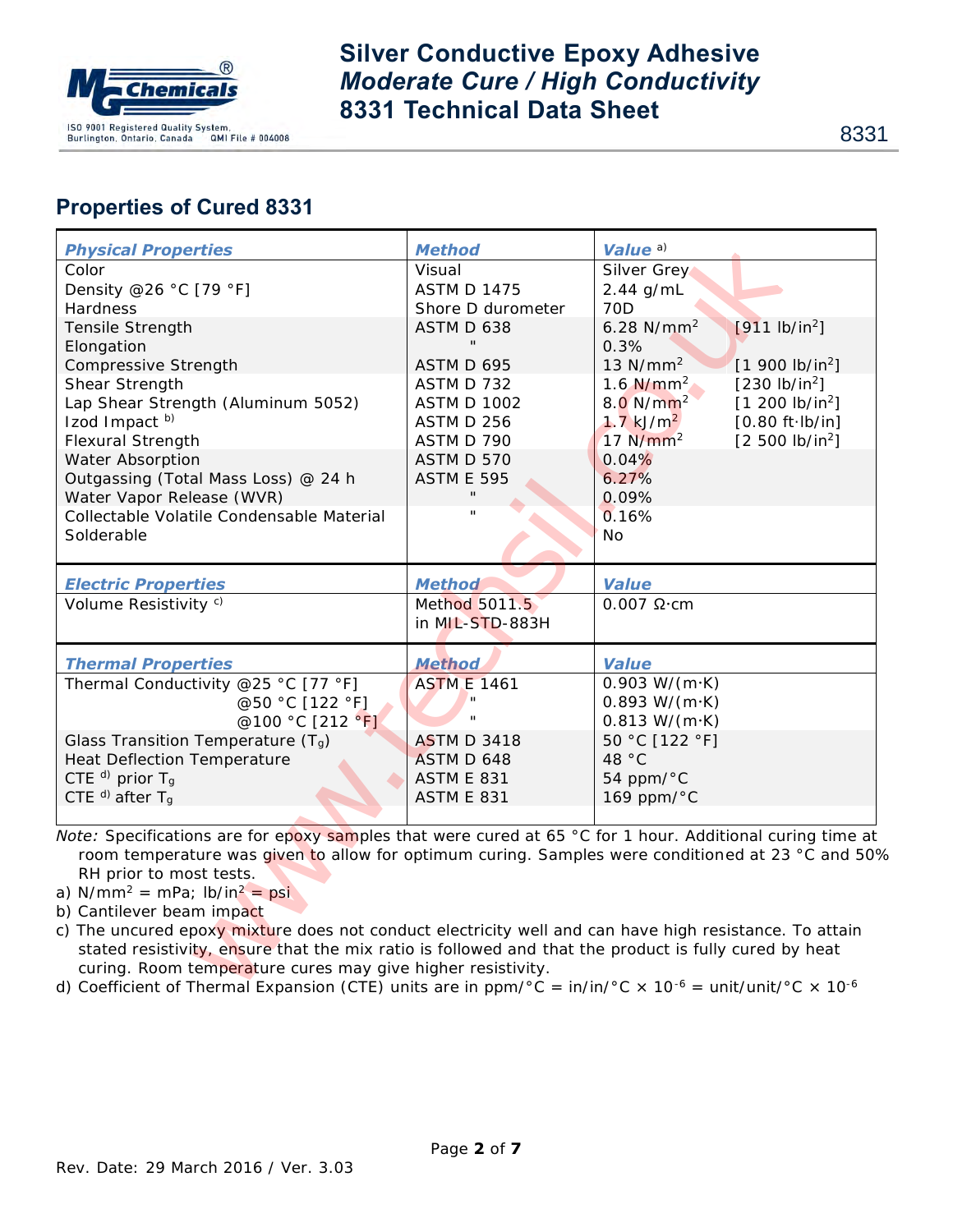

8331

# **Properties of Uncured 8331**

| <b>Physical Property</b>                                                                               | <b>Mixture (1A:1B)</b> |                                               |  |  |
|--------------------------------------------------------------------------------------------------------|------------------------|-----------------------------------------------|--|--|
| Color                                                                                                  | Silver Grey            |                                               |  |  |
| Density <sup>a)</sup>                                                                                  | $2.55$ g/mL            |                                               |  |  |
| Mix Ratio by volume (A: B)                                                                             | 1.0:1.0<br>1.2:1.0     |                                               |  |  |
| Mix Ratio by weight (A: B)<br>Solids Content (w/w)                                                     |                        | 93%                                           |  |  |
|                                                                                                        |                        |                                               |  |  |
|                                                                                                        |                        |                                               |  |  |
| <b>Physical Property</b>                                                                               | <b>Part A</b>          | <b>Part B</b>                                 |  |  |
| Color                                                                                                  | Silver Grey            | Silver Grey                                   |  |  |
| Density                                                                                                | $2.46$ g/mL            | 2.37 g/mL                                     |  |  |
| Flash Point                                                                                            | >150 °C [302 °F]       | >93 °C [199 °F]                               |  |  |
| Resistivity of uncured material                                                                        | Off-scale (no reading) | Off-scale (no reading)                        |  |  |
| a) Calculated value based on measures densities of each part                                           |                        |                                               |  |  |
|                                                                                                        |                        |                                               |  |  |
| <b>Principal Components</b>                                                                            |                        |                                               |  |  |
| <b>Name</b>                                                                                            | <b>CAS Number</b>      |                                               |  |  |
| Part A: Bis-F Epoxide Resin                                                                            | 28064-14-4             |                                               |  |  |
| Metallic Silver                                                                                        | 7440-22-4              |                                               |  |  |
| Part B: Aliphatic Amines                                                                               |                        | $140-31-8 + 84852-15-3 + 68411-71-2 + 111-40$ |  |  |
| Metallic Silver                                                                                        | 7440-22-4              |                                               |  |  |
|                                                                                                        |                        |                                               |  |  |
| <b>Compatibility</b>                                                                                   |                        |                                               |  |  |
| Adhesion-As seen in the substrate adhesion table, the 8331 epoxy adheres to most materials four        |                        |                                               |  |  |
| printed circuit assemblies; however, it is not compatible with contaminants like water, oil, and greas |                        |                                               |  |  |
| residues that may affect adhesion. If contamination is present, clean the printed circuit assembly wi  |                        |                                               |  |  |
| electronic cleaner such as MG Chemicals 4050 Safety Wash, 406B Super Wash, or 824 Isopropyl Ald        |                        |                                               |  |  |
|                                                                                                        |                        |                                               |  |  |
| <b>Substrate Adhesion in Decreasing Order</b>                                                          |                        |                                               |  |  |
| <b>Physical Properties</b>                                                                             | <b>Adhesion</b>        |                                               |  |  |
| Aluminum                                                                                               | Stronger               |                                               |  |  |
| Steel                                                                                                  |                        |                                               |  |  |
| Fiberglass                                                                                             |                        |                                               |  |  |
| Wood                                                                                                   |                        |                                               |  |  |
| Paper, Fiber                                                                                           |                        |                                               |  |  |
| $\bigcap$                                                                                              |                        |                                               |  |  |

# **Compatibility**

**Adhesion—**As seen in the substrate adhesion table, the 8331 epoxy adheres to most materials found on printed circuit assemblies; however, it is not compatible with contaminants like water, oil, and greasy flux residues that may affect adhesion. If contamination is present, clean the printed circuit assembly with electronic cleaner such as MG Chemicals 4050 Safety Wash, 406B Super Wash, or 824 Isopropyl Alcohol.

### **Substrate Adhesion in Decreasing Order**

| <b>Physical Properties</b>  | <b>Adhesion</b> |  |
|-----------------------------|-----------------|--|
| Aluminum                    | Stronger        |  |
| Steel                       |                 |  |
| Fiberglass                  |                 |  |
| Wood                        |                 |  |
| Paper, Fiber                |                 |  |
| Glass                       |                 |  |
| Rubber                      |                 |  |
| Polycarbonate               |                 |  |
| Acrylic                     |                 |  |
| Polypropylene <sup>a)</sup> | Weaker          |  |
|                             |                 |  |

a) Does not bond to polypropylene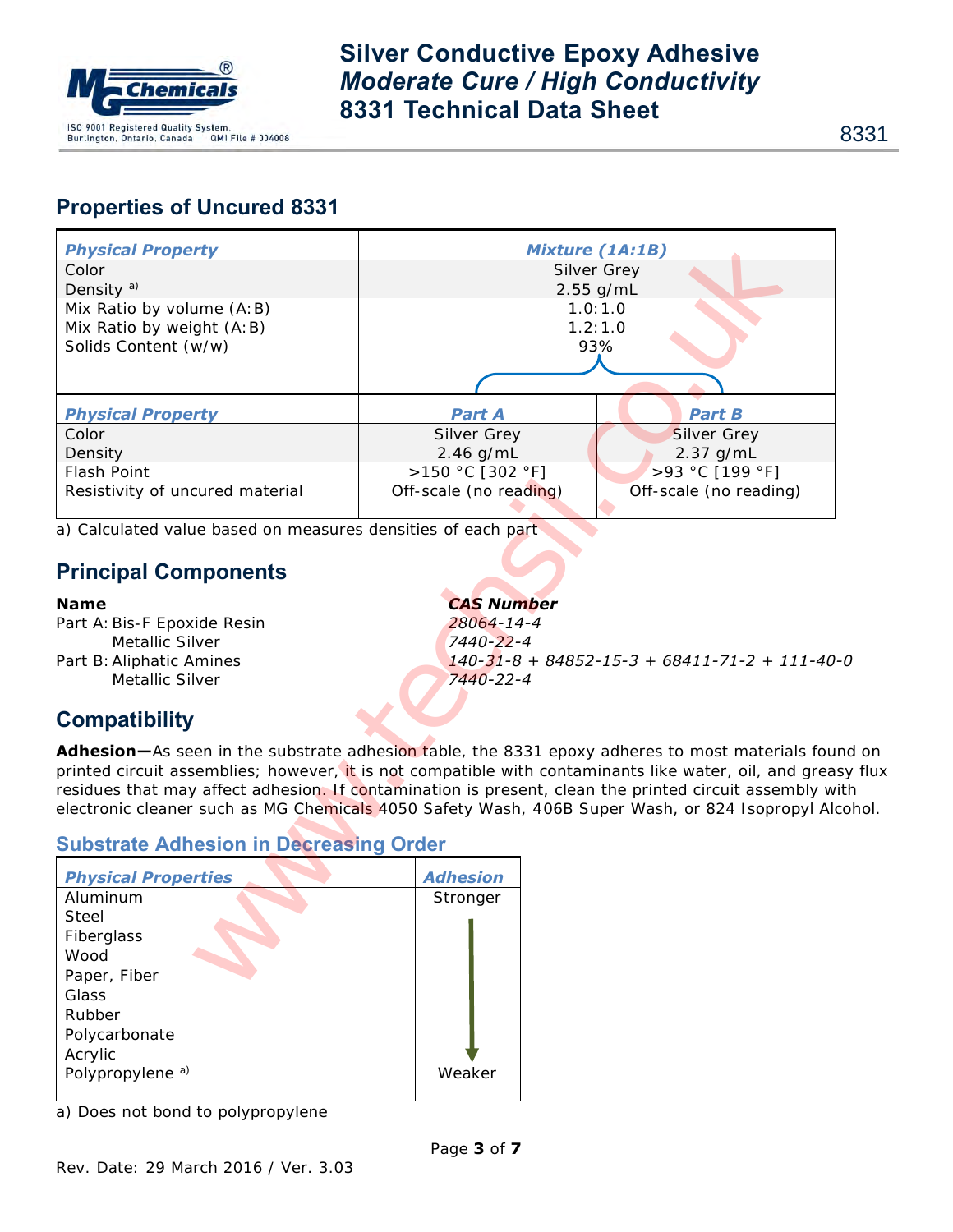

## **Storage**

Store between 16 and 27 °C [60 and 80 °F] in dry area away from sunlight. Prolonged storage or storage at or near freezing temperatures can result in crystallization. If crystallization occurs, reconstitute the component to its original state by temporarily warming it to 50 to 60 °C [122 to 140 °F]. To ensure full homogeneity, stir thoroughly the warm component, reincorporating all settled material. Re-secure container lid and let cool down before use.

## **Health, Safety, and Environmental Awareness**

Please see the 8331 **Safety Data Sheet** (SDS) parts A and B for more details on transportation, storage, handling and other security guidelines.

*Health and Safety:* The 8331 parts can ignite if the liquid is both heated and exposed to flames or sparks.

Wear safety glasses or goggles and disposable polyvinyl chloride, neoprene, or nitrile gloves while handling liquids. Part B in particular causes skin burns and may cause sensitization if exposed over a long period of time. The epoxy will not wash off once cured: wear protective work clothing. Wash hands thoroughly after use or if skin contact occurs. Do not ingest.

Use in well-ventilated area since vapors may cause irritation of the respiratory tract and cause respiratory sensitization in susceptible individuals.

The cured epoxy resin presents no known hazard.

### **Part A**



*Approximate HMIS and NFPA Risk Ratings Legend*: 0 (Low or none); 1 (Slight); 2 (Moderate); 3 (Serious); 4 (Severe)

**HMIS® RATING NFPA® 704 CODES**

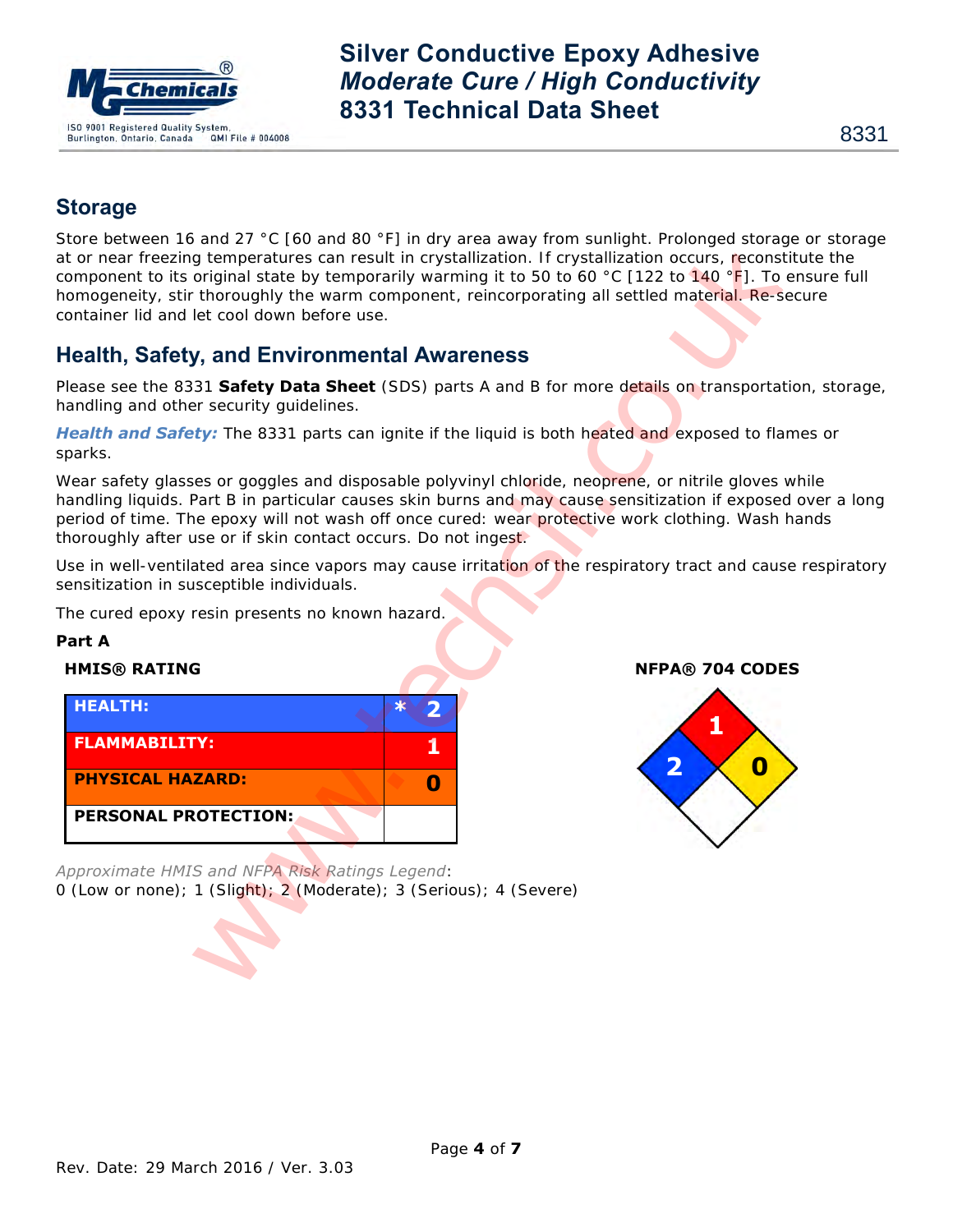

8331

#### **Part B**

#### **HMIS® RATING NFPA® 704 CODES**



*Approximate HMIS and NFPA Risk Ratings Legend*: 0 (Low or none); 1 (Slight); 2 (Moderate); 3 (Serious); 4 (Severe)

### **Application Instructions**

Follow the procedure below for best results. For mixing quantities that are less than 1 mL in size or for stricter stoichiometry control, mix by weight ratio instead (requires a high precision balance). Heat cure is recommended to get the best possible conductivity.

### **To prepare 1:1 (A:B) epoxy mixture**

- 1. Remove syringe cap or jar cover.
- 2. For jars, stir each part individually to re-incorporate material that may have settled during storage.
- 3. Measure *one* part by volume of *A*.
- 4. Measure *one* part by volume of *B*.
- 5. Thoroughly mix the parts together with a stir stick until homogeneous.
- 6. Apply to with an appropriate sized stick for the application area.

**NOTE:** Remember to recap the syringe or container promptly after use.

#### **TIP:** Due to the high viscosity and abrasiveness of the silver filler, you may preheat part A and part B to increase the flow and improve air release, but doing so will also reduce the working time by about half for each 10 °C increments.

### **To heat cure the 8331 epoxy**

Put in oven at 65 °C [149 °F] for 15 minute.

**TIP:** Hair dryers are normally rated not to exceed 60 °C, so they can generally be used to accelerate the cure.

You can cure the epoxy faster by using higher temperatures of up to 150 °C [302 °F].

**ATTENTION:** Keep the curing temperature well below temperature limit of heat sensitive components that may be present. As a guideline, remember that commercial grade devices normally can be safely operated up to 70 °C, industrial grade up to 85 °C, and military grade up to 175 °C.

### **CAUTION!**

Do not cross contaminate. To avoid premature curing, use different stirring tools for parts A & B.

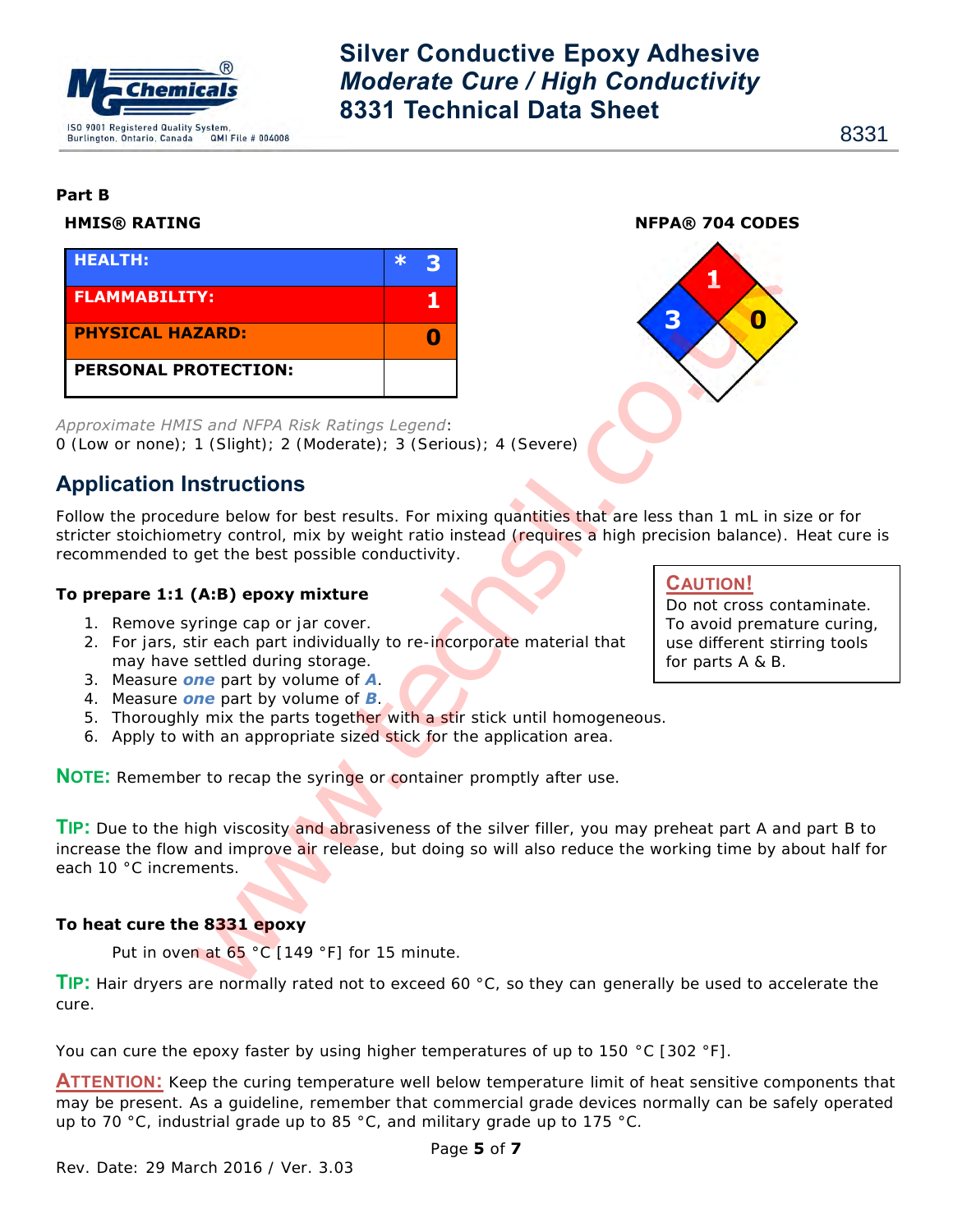

**ATTENTION:** Heat guns can easily exceed the temperature limits for your assembly: they should not be used.

#### **To room temperature cure the 8331 epoxy**

## **Application Notes**

## **Packaging and Supporting Products**

| To room temperature cure the 8331 epoxy                                                                                                                                          |                         |                                                                                           |                                        |                        |                                                                                               |                                        |                                     |  |
|----------------------------------------------------------------------------------------------------------------------------------------------------------------------------------|-------------------------|-------------------------------------------------------------------------------------------|----------------------------------------|------------------------|-----------------------------------------------------------------------------------------------|----------------------------------------|-------------------------------------|--|
| Let stand for 5 to 24 hours.                                                                                                                                                     |                         |                                                                                           |                                        |                        |                                                                                               |                                        |                                     |  |
| TIP: While the product can be cured at room temperature, the best conductivity is achieved with the<br>application of some heat.                                                 |                         |                                                                                           |                                        |                        |                                                                                               |                                        |                                     |  |
| <b>Application Notes</b>                                                                                                                                                         |                         |                                                                                           |                                        |                        |                                                                                               |                                        |                                     |  |
| A slight discoloration of the 8331 epoxy may occur over time. The discoloration does not affect the<br>adhesiveness or conductivity.                                             |                         |                                                                                           |                                        |                        |                                                                                               |                                        |                                     |  |
| This product cannot be soldered through cleanly and safely for the printed circuit assembly components.                                                                          |                         |                                                                                           |                                        |                        |                                                                                               |                                        |                                     |  |
| <b>Packaging and Supporting Products</b>                                                                                                                                         |                         |                                                                                           |                                        |                        | $\bullet$                                                                                     |                                        |                                     |  |
| Cat. No.                                                                                                                                                                         | <b>Form</b>             | <b>Net Volume</b>                                                                         |                                        |                        | <b>Net Weight</b>                                                                             |                                        | <b>Shipping Weight</b>              |  |
| 8331-14G<br>8331-50ML<br>8331-200ML                                                                                                                                              | Paste<br>Paste<br>Paste | 6 mL<br>53 mL<br>200 mL                                                                   | $0.2$ fl $oz$<br>$1.7f1$ oz<br>6.7f1oz | 14.4 g<br>128g<br>482g | 0.51 oz<br>4.52 oz<br>1.06 lb                                                                 | 0.22 kg $a)$<br>$0.17$ kg<br>$0.58$ kg | $0.5$ lb $a)$<br>$0.4$ lb<br>1.3 lb |  |
| a) Pack of 10 syringes<br><b>Technical Support</b><br>Contact us regarding any questions, improvement suggestions, or problems with this product. Application                    |                         |                                                                                           |                                        |                        |                                                                                               |                                        |                                     |  |
| notes, instructions, and FAQs are located at www.mgchemicals.com.                                                                                                                |                         |                                                                                           |                                        |                        |                                                                                               |                                        |                                     |  |
| Email: support@mgchemicals.com<br>Phone: 1-800-340-0772 (Canada, Mexico & USA)<br>1-905-331-1396 (International)<br>1-905-331-2862 or 1-800-340-0773<br>Fax:<br>Mailing address: | <b>L7L 5R6</b>          | <b>Manufacturing &amp; Support</b><br>1210 Corporate Drive<br>Burlington, Ontario, Canada |                                        |                        | <b>Head Office</b><br>9347-193rd Street<br>Surrey, British Columbia, Canada<br><b>V4N 4E7</b> |                                        |                                     |  |

### **Technical Support**

# Mailing address: **Manufacturing & Support Head Office**